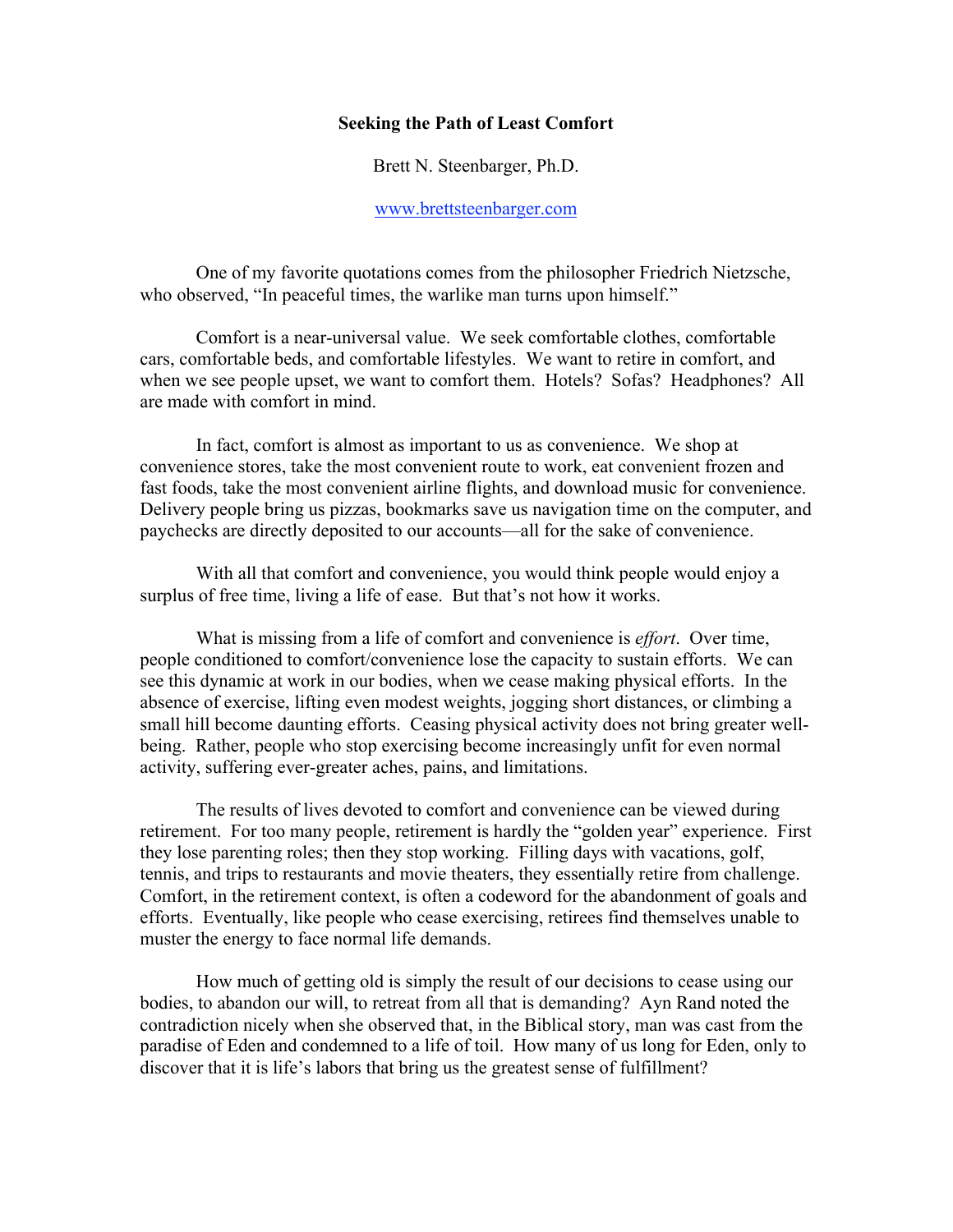There's a certain kind of person that refuses to seek comfort: Nietzsche's warlike man who will turn on himself if there aren't external challenges at hand. If I cannot work on the market, I'll work on myself; if I can't reach a goal at work, I'll pursue a personal challenge. These are the people who exercise for the sheer joy of pushing one's body to the limits—and the pride that comes from expanding those limits. For such people, the path to follow is the one of least comfort. It is through directed efforts that we become more than we are

Why these reflections on life and challenge? At the end of August, I will turn 50. My work at the medical school has been rewarding: I have headed a counseling program, taught in a variety of courses and programs, published a number of articles and books, and developed my interest in trading and trading psychology. My position at the school has always been secure, my finances are debt-free, and I have been blessed with a supportive group of friends and colleagues.

In other words, heading into my sixth decade of life, I am *comfortable*.

And that is the problem.

It's a problem I have faced before. During my sophomore year at Duke University, I knew I had to maintain an excellent grade point average to enter graduate school in clinical psychology. I also knew that my courses were not challenging me; that I could sustain mostly A's if I took the usual courses. In a fit of inspiration, I signed up for a graduate Comparative Literature course that required a working knowledge of two foreign languages. I had only a high school background in French. It was the most difficult, least comfortable course offering I could think of—and that's why I signed up.

After many long nights spent with assignments, bleary eyed from continual use of foreign language dictionaries, I received an A- from the instructor. From that time forward, no course ever intimidated me

So now, as at Duke, I find myself firmly in the comfort zone: a secure job, a paidup home, a well-funded retirement. And, just as I did in college, I have decided to abandon that ease.

That is why, beginning in July, I am relocating with my family, starting roots in an entirely new community, and tackling some of the most demanding work imaginable. On July  $12<sup>th</sup>$ , I will become a full-time psychologist working in a trading firm with some of the country's most successful traders.

That is when I start work as Director of Trader Development for Kingstree Trading, LLC in Chicago.

Out the window will go job security, the convenience of setting my own schedule, and the ease of work routines honed over two decades. Gone, too, is the security of issuing my ideas from the ivory tower. Instead, I will be forced to put those ideas to